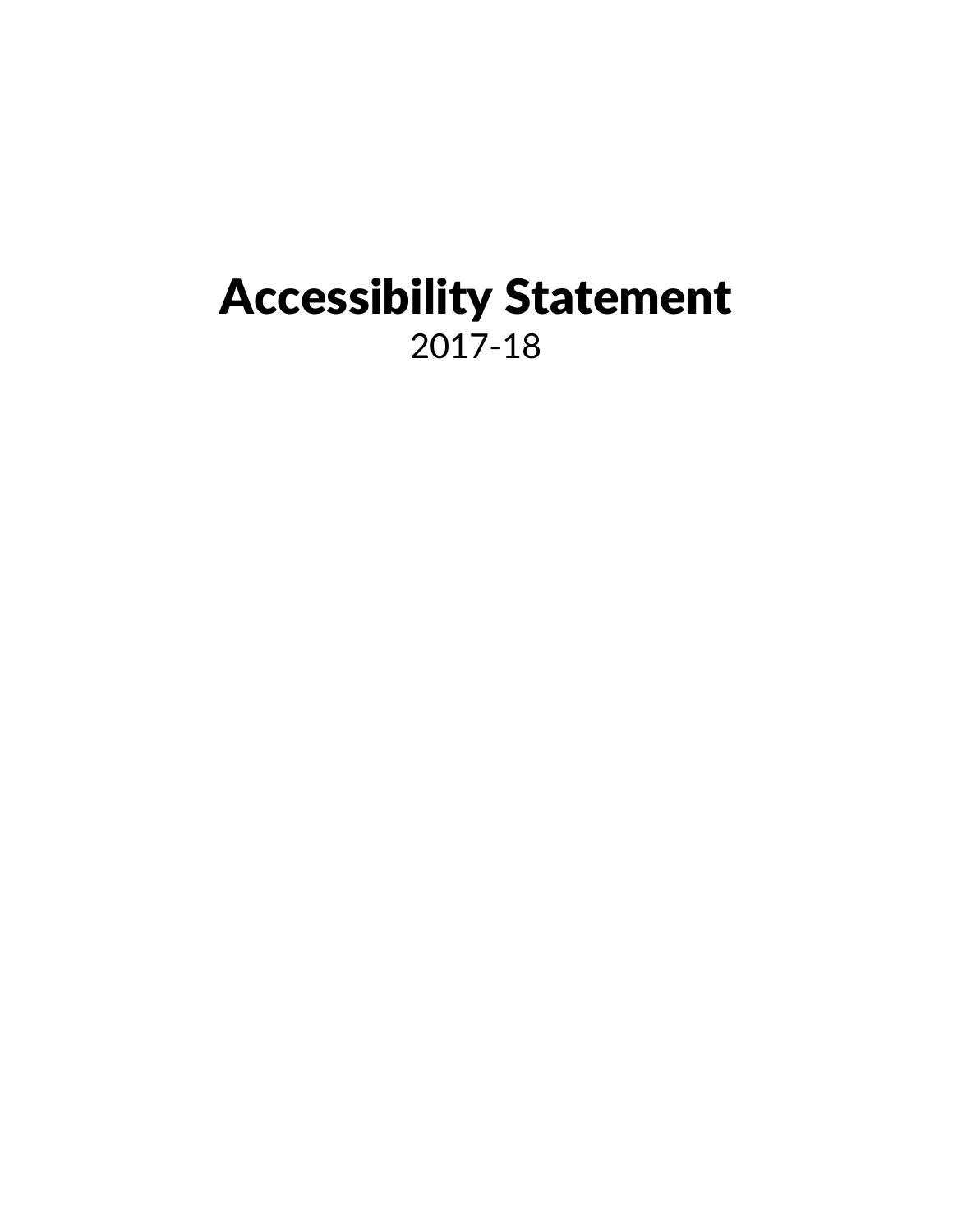## Table of Contents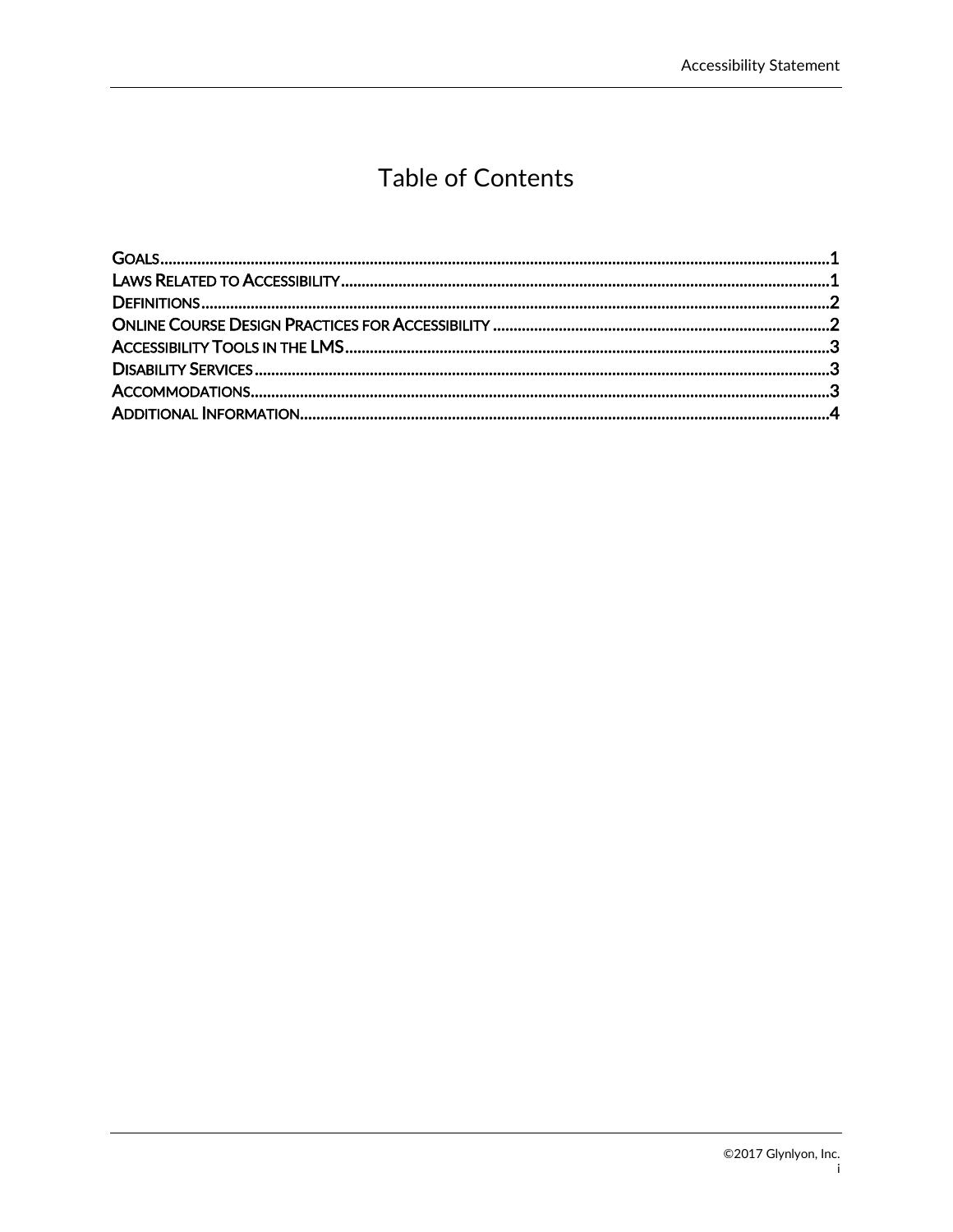The Learning Management System (LMS) is dedicated to ensuring all users of its electronic and information technology systems, including those with disabilities, have full access to the systems. The LMS is regularly monitored to ensure that it meets or exceeds all requirements of Section 508 Standards for Electronic and Information Technology.

The policy focuses on online courses and includes the following components:

- 1. Goals
- 2. Laws Related to Accessibility
- 3. Definitions
- 4. Online Course Design Practices for Accessibility
- 5. Accessibility Tools in Odysseyware
- 6. Disability Services
- 7. Accommodations
- 8. Additional Information

#### <span id="page-2-0"></span>Goals

It is the goal of the company that all course material be as accessible as possible to all students. The purpose of the Accessibility Policy is to provide guidelines regarding the proactive design and development of robust courses in a format that is easily accessible to online students. The goal of proactively creating accessible courses is to minimize the need for individual accommodations as students with disabilities complete online courses.

### <span id="page-2-1"></span>Laws Related to Accessibility

Key federal legislation related to online courses in education include the following:

- Rehabilitation Act passed in 1973 made it unlawful to discriminate against persons with disabilities in all federally assisted programs, services, and employment.
- Section 504 stipulates that "no qualified individual with a disability in the United States shall be excluded from, denied the benefits of, or be subjected to discrimination under any program or activity that receives federal financial assistance."
- Section 508 is a 1998 amendment to the Rehabilitation Act that requires electronic and information technology developed, procured, maintained, or used by federal agencies to be accessible by people with disabilities.
- Americans with Disabilities Act (ADA) is civil rights legislation enacted in 1990 that prohibits discrimination based on a student's disability. The ADA Amendments Act of 2008 clarifies the definition of "disability" and broadens the number of individuals who are eligible for the protections of the ADA, including accommodations for temporary disabilities.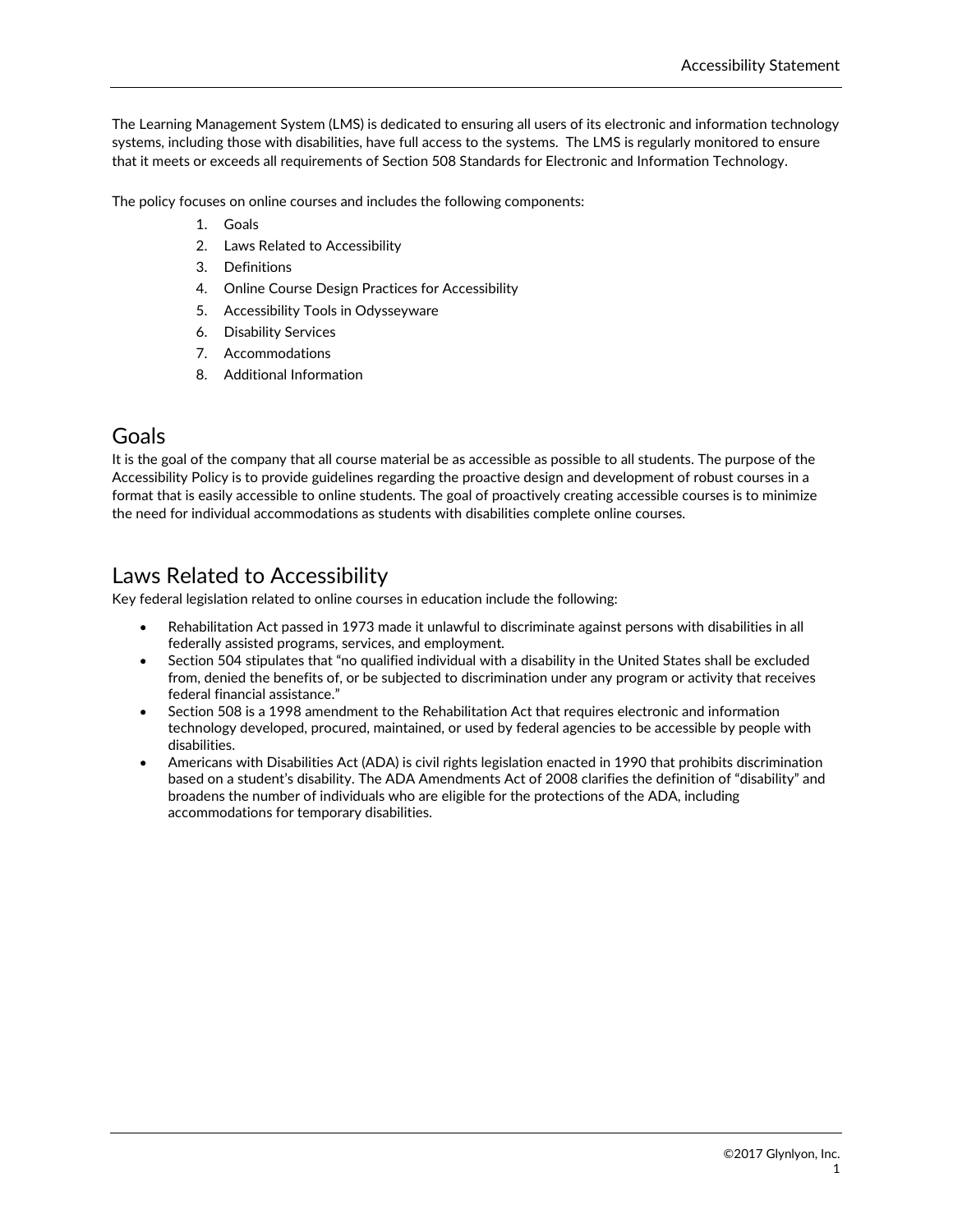## <span id="page-3-0"></span>**Definitions**

For purposes of this policy, the following terms are defined:

- Disability a physical or mental impairment that substantially limits one or more major life activities.
- Accessibility students with disabilities can perceive, understand, navigate, interact, and contribute to their Web-based courses.
- Universal Design the proactive design of products and environments to be usable by all people, to the greatest extent possible, without the need for adaptation or specialized design.
- Accommodation necessary and appropriate modifications to ensure that individuals with disabilities have access to Web-based course materials. Examples of accommodations include extended time on exams, note takers, sign language interpreters, and electronic print materials.
- Assistive Technology any piece of equipment that is used to enhance the functional capabilities of students with disabilities. Examples of assistive technologies include screen reading, text magnifier, or speech recognition software.
- Learning Management System (LMS) the online learning management portal used by students, teachers, and administrators to access course content. The LMS is the tool through which content is managed and delivered to the student and through which the student experiences and interacts with content.

## <span id="page-3-1"></span>Online Course Design Practices for Accessibility

Learning Management System (LMS) - Courses are offered in an accessible learning management system (LMS).

Course Website Design – Online course sites are inclusively developed and maintained in conformance with the Web Content Accessibility Guidelines – Version 2 (WCAG 2.0) Level A. The WCAG 2.0 was published in December 2008 by the World Wide Web Consortium (W3C), an international community of experts that work together to develop Web standards. The WCAG 2.0 guidelines are based on the principles that content and controls should be perceivable, operable, understandable, and robust enough to function with a variety of assistive technologies. Each principle includes one or more guidelines for practice. For a brief explanation of each of the guidelines, please refer to the Appendix of this document. For a complete explanation of how to conform to WCAG 2.0, please consult "How to Meet WCAG 2.0" on the W3C Web Accessibility Initiative Web site. For an introduction to the guidelines, refer to the W3C's "Web Content Accessibility Guidelines (WCAG) Overview." An explanation of the four principles can be found at "Introduction to Understanding WCAG 2.0."

Supplemental Web Sites – When links to external Web sites are provided to students within an online course, the portion of those external sites intended for student viewing should be reviewed for conformance with the guidelines listed above.

Supplemental Course Documents – Some online courses include multiple documents and files in addition to the HTML content that makes up course Web pages. Examples of such documents include Adobe® PDF files and Microsoft® Office® files (e.g., Word®, Excel®, PowerPoint®). Sometimes referred to as "second generation" documents, these materials should conform, where appropriate, to the guidelines listed above.

- Documents created by Microsoft® Word®, Excel®, or PowerPoint® make appropriate use of heading styles to assist a screen reader in presenting material in a logically structured manner. Both Word® and PowerPoint® 2010 include an Accessibility Checker that identifies and repairs accessibility issues. For accessibility information on Microsoft® products visit[: http://www.microsoft.com/enable/default.aspx](http://www.microsoft.com/enable/default.aspx)
- Adobe® PDF files are character readable, i.e., text is searchable. For information on Adobe® accessibility visit: <http://www.adobe.com/accessibility/index.html>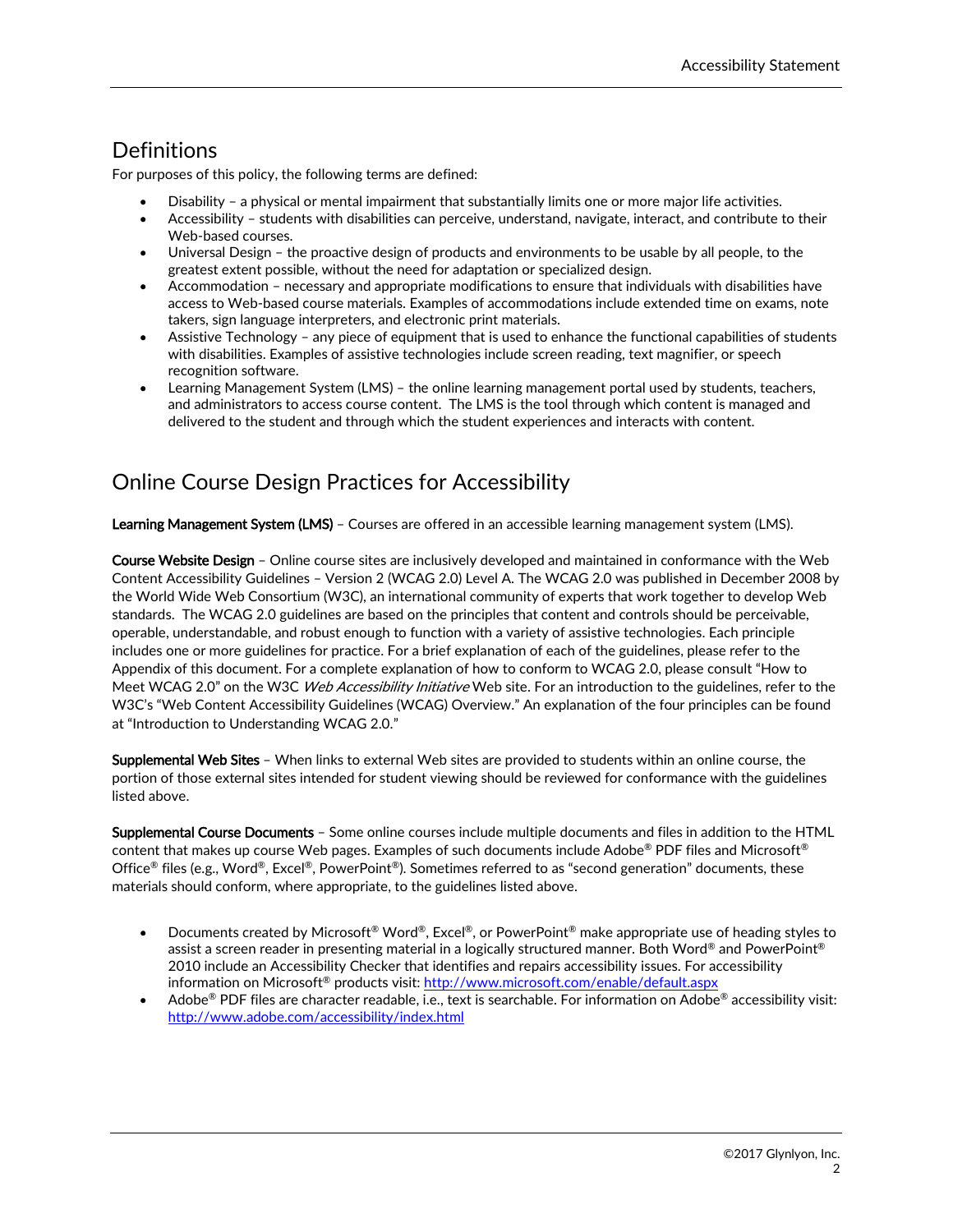Roles and Responsibilities - Online courses are developed in a team approach consisting of the curriculum development team and production team.

- The curriculum development team consists of a subject matter expert, a project editor, coding specialists, media specialists, instructional designers, and a curriculum manager. This team develops course content and materials within the guidelines of the LMS and course templates. These templates take into account accessibility.
- The production team ensures that each course meets company standards and functions effectively within the LMS framework. This team is also responsible for ensuring that the LMS provides tools and functionality to meet accessibility guidelines.

## <span id="page-4-0"></span>Accessibility Tools in the LMS

The LMS includes several tools within each lesson that provide accessibility support for all students.

- Transcripts for instructional videos with image descriptions are provided. These transcripts can also be highlighted and read aloud by the text-to-speech tool embedded in all lessons.
- A Speak As button on the toolbar allows students to highlight text or transcripts within the lesson and select one of six voices to speak the text.
- Alt-tags are provided for images within lessons and are compatible with screen readers.
- A Reference button on the toolbar allows students to highlight a word in the lesson text and look up the definition of that word.
- A Print button on the toolbar allows students to print out a lesson and their lesson notes.
- A Translate button on the toolbar allows students to highlight text in the lesson and have it translated into one of 22 languages. This button initially translates text in written form but can also be used in conjunction with the Speak As button to speak the text in the translated language.

### <span id="page-4-1"></span>Disability Services

For technical support related to accessibility, contact Technical Support at (877) 251-6662, Mon. - Fri. 7 a.m. – 11 p.m. (CT) and Sat. - Sun. 1 p.m. – 7 p.m. (CT). For learning accommodations related to an IEP or 504 Plan, please contact your teacher or school of record.

## <span id="page-4-2"></span>Accommodations

Students with disabilities are not required to self-identify unless they are requesting an academic accommodation. The proactive design of online courses is expected to minimize the need for student accommodations. Accommodation policies and procedures for online courses are to be provided by the student's school of record. Students requesting an accommodation are required to submit documentation of their disability to their school of record. The process of determining reasonable accommodations is collaborative among the student, the parent or guardian of the student, and the staff responsible for making accommodations at the school of record.